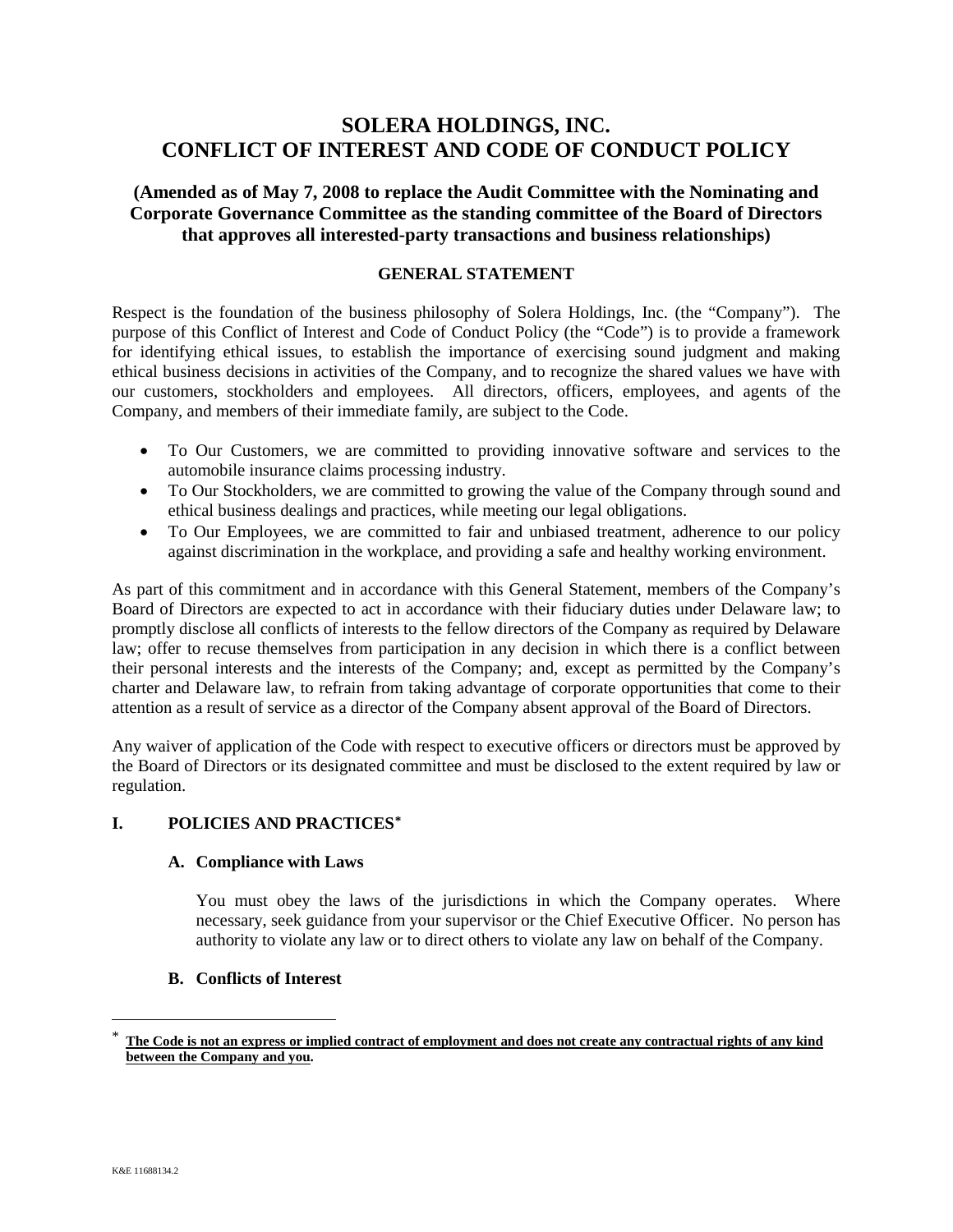A conflict of interest may arise where your loyalties are divided, or appear to be divided, between your business interests and those of the Company. The Company expects that you will not knowingly place yourself in a position that would have the appearance of being, or could be construed to be, in conflict with the Company's interests. The following is not exhaustive, but identifies potential areas of conflicted interests:

### **1. Accepting Gifts and Entertainment**

Accepting any gift of more than nominal value or entertainment that is more than a routine social amenity can appear to be an attempt to gain favorable treatment from the recipient.

### **a. Gifts, Entertainment and other Gratuities to the Company's Representatives**

You are urged to give careful consideration to the acceptance of any gift of more than nominal value. The key is to keep an arm's length relationship, to avoid excessive or lavish gifts, and that the gift is reasonable and appropriate under the circumstances. Gifts of any amount may never be solicited, and gifts of cash or securities may never be accepted. In the case of entertainment, it must be of a reasonable nature and in the course of a meeting or another occasion for the purpose of bona fide business discussions or to foster better business relations. In cases where the gift is of more than nominal value, you should consult the Chief Executive Officer, President, Executive Vice President or Chief Financial Officer on proper handling.

### **b. Payments to Government Personnel**

The U.S. Foreign Corrupt Practices Act prohibits giving anything of value, directly or indirectly, to officials of foreign governments or foreign political candidates in order to obtain or retain business. It is strictly prohibited to make illegal payments to government officials of any country.

In addition, there are a number of federal and state laws and regulations regarding business gratuities which may be accepted by U.S. or state government personnel. The promise, offer or delivery to an official or employee of the U.S. government or a state government of a gift, favor or other gratuity in violation of these rules would not only violate Company policy but could also be a criminal offense. Local governments, as well as foreign governments, may have similar rules. You must consult with the Chief Executive Officer, President, Executive Vice President or Chief Financial Officer prior to making any such gifts.

### **c. Gifts and Business Courtesies to Non-Government Persons**

You are permitted to provide meals, refreshments, entertainment and other business courtesies of reasonable value to non-government persons in support of the Company's business activities, so long as this practice (i) does not violate any law or regulation, or the standards of the recipient's organization, and (ii) is consistent with industry practices, infrequent in nature and not lavish or extravagant. While the latter is difficult to define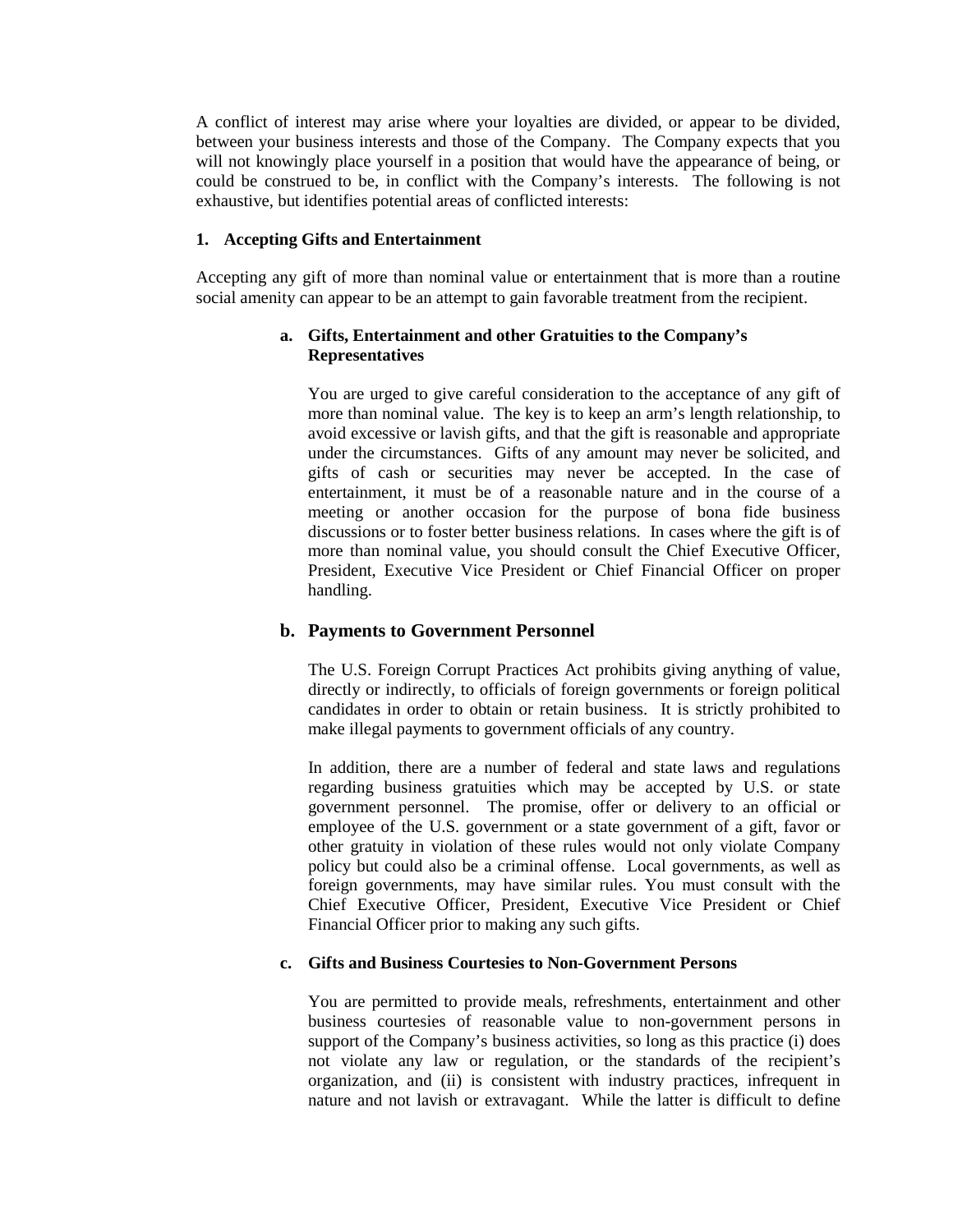with specificity, use common sense and good judgment. It is illegal for the Company or its representatives to pay to or receive anything of value from any labor organization.

### **2. Outside Employment/Conflicting Outside Activities**

Employees are not to engage in outside work or conflicting outside activities that have, or could have a material effect on the employee's duties for the Company; imply sponsorship or support by the Company; adversely affect the reputation of the Company or otherwise compete with the Company. This prohibition also extends to the unauthorized use or application of resources and of any proprietary, confidential or trade secret information or intellectual property. If you wish to accept outside employment or engage in a conflicting outside activity (or have any questions about whether an outside activity conflicts with your employment by the Company), you must submit a request containing pertinent information about the outside employment or activity and obtain the prior written approval of your supervisor. Employees who have been authorized to engage in, and have accepted, outside work or an outside activity may not use paid time off to pursue that effort.

### **3. Interests in Other Businesses**

Unless approved in advance by an employee's supervisor, neither an employee nor his or her spouse or any other member of the employee's immediate family, may directly or indirectly have a significant financial interest in a credit source, supplier, competitor or customer if that employee or his or her subordinates deal directly or indirectly with that credit source, supplier, competitor or customer in the course of his or her job with the Company. A "significant financial interest" is defined as ownership of more than five percent (5%) of the outstanding capital stock of a public company or any ownership interest in a company that is not publicly traded. In addition, if you are a director, officer, partner or have an ownership interest in a party with which the Company is doing business, or contemplates doing business (even indirectly, by way of example, through a family member), that interest must be approved by the Nominating and Corporate Governance Committee of the Board of Directors of the Company prior to the transaction. Furthermore, if you wish to serve as an officer or director to an outside business on your own time, you must receive prior approval in writing from the Chief Executive Officer, President or Chief Financial Officer. If the circumstances of the outside business change substantially, you must seek re-approval. (Employees are permitted, however, to serve on charity boards or in family businesses that have no relationship to the Company).

### **4. Political Involvement**

You are advised that your participation in the political process, including any donations, must be for yourself individually, on your own time, and at your own expense. The Company will not reimburse you for such contributions and you should not request such reimbursements.

### **C. Use and Protection of Information, Property, Systems and Other Resources**

The facilities and other resources provided by the Company are to be used in support of its business. Any personal use permitted by Company policy must be incidental, not interfere with work requirements and not be excessive.

## **1. Offensive and Inappropriate Material; Illegal Activities**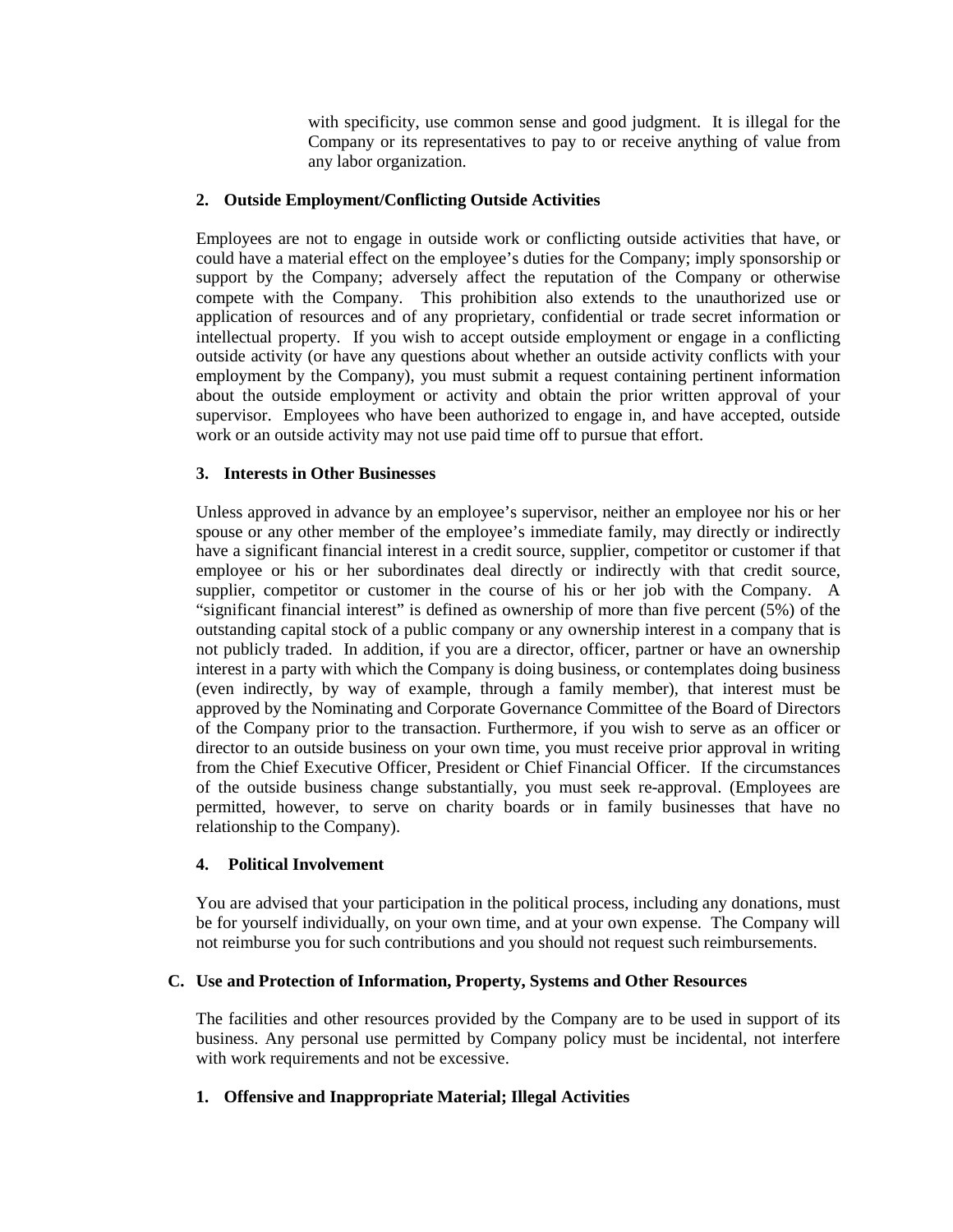The Company's policies prohibit using these resources to send, distribute or receive illegal, sexually explicit, abusive, offensive, profane, defamatory or other inappropriate content.

### **2. Solicitation on Work Premises**

Solicitation not related to the business of the Company in its workplace is prohibited without the prior written consent of the Chief Executive Officer, President, Executive Vice President or Chief Financial Officer.

Sites may have bulletin boards or other procedures for distributing general interest, local information at work sites. Use of these resources are authorized when related to charitable or like efforts, are limited to the designated bulletin boards or other areas, and result in no personal solicitation (i.e., posting of a sign-up sheet). Consult with your supervisor or facility manager for local bulletin board and e-mail procedures.

#### **3. Theft and Misuse of the Company's Resources**

Actual or attempted theft or misuse of the Company's resources, including documents, equipment, intellectual property, personal property of other employees, cash or any other items of value is subject to immediate termination and possible criminal proceedings. You have a responsibility to report any actual or attempted theft or misuse to the Company's management.

#### **4. Proprietary and Other Confidential Information**

You must safeguard and hold in strict confidence proprietary, confidential and/or trade secret information, including information of the Company or any of its business partners. You should exercise reasonable prudence and care in dealing with such information. Your use of the information is strictly limited to your work for the Company and the relevant project on which the information was disclosed to you. Any such information must be returned when requested or upon the termination of your employment.

### **5. Other Competitive Information**

The Company will not condone obtaining information concerning competitors through illegal means or other elicit or non-industry standard means, the propriety of which could be questioned under any conceivable circumstance.

### **6. Third Party Intellectual Property**

Unauthorized use of third party intellectual property, including copyrighted materials, trademarks and patented items, by employees is strictly prohibited. You should be aware that unauthorized use can result in both civil and criminal penalties and sanctions. Employees are to comply with guidelines established by the Company, to report violations to the Chief Executive Officer or the Chief Financial Officer, and to consult the Chief Executive Officer or the Chief Financial Officer for questions regarding appropriate usage and authorization.

### **D. Securities Laws**

It is your obligation to safeguard the Company's non-public information and not to share this information with anyone except as required by your work responsibilities. Non-public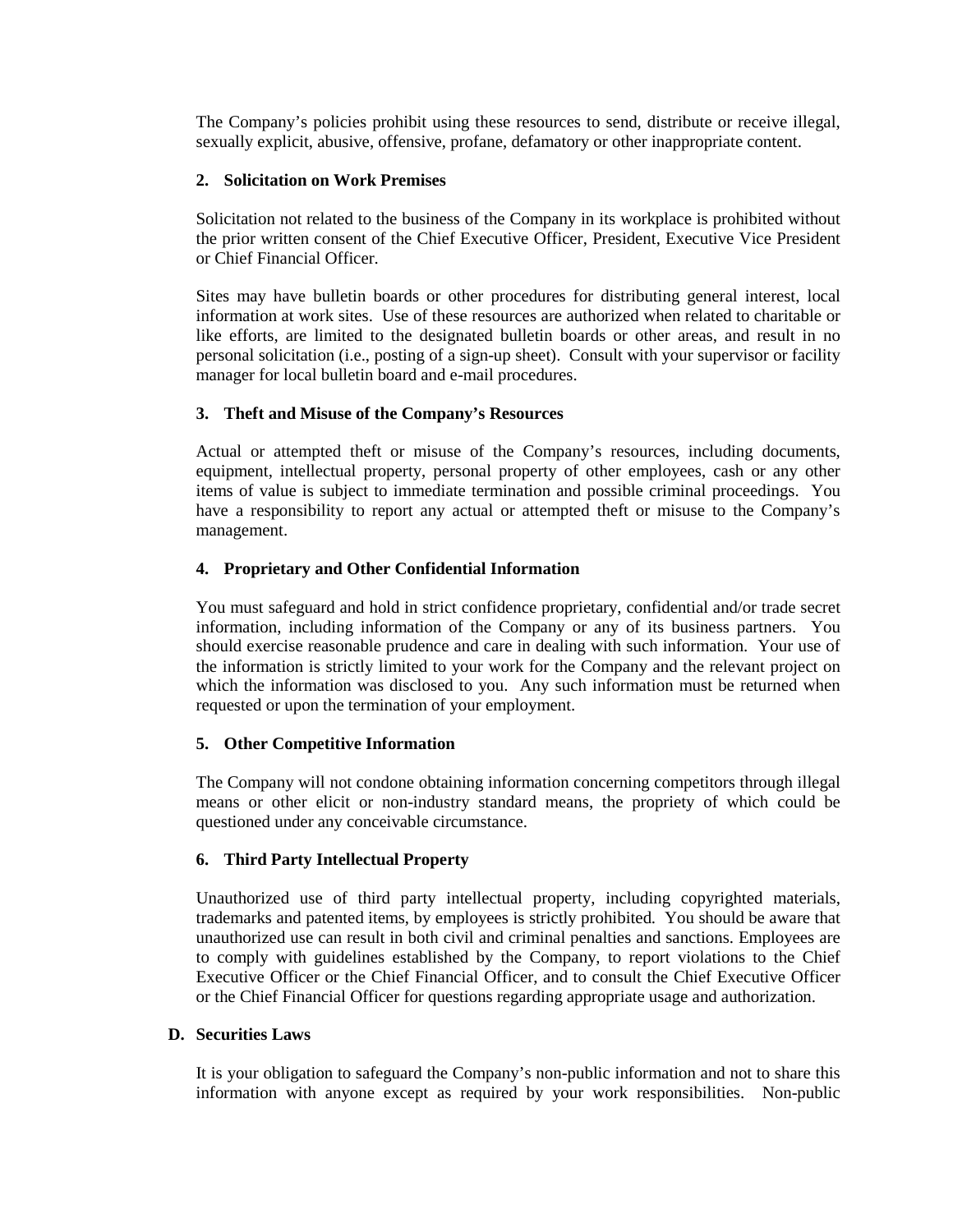information is information that has not been disclosed or made available to the general public. Such information may include financial data, significant wins or losses, plans for acquisitions, material contracts, or the hiring, firing or resignation of a member of the Board of Directors or an officer of the Company. Trading in stocks or securities based on nonpublic information, or providing non-public information to others so that they may trade, is illegal and may result in prosecution. The trading of stock by directors, officers and employees of the Company is subject to compliance with applicable laws and the Company's Statement of Policy to Directors, Officers and Key Employees Concerning Securities Trading and Disclosure of Confidential Information. Employees having questions about the sale or purchase of a security that might involve non-public information or securities laws should review the Company's Statement of Policy to Directors, Officers and Key Employees Concerning Securities Trading and Disclosure of Confidential Information and then consult the Chief Executive Officer or the Chief Financial Officer. Just as the Company values and protects its own non-public information, we respect the non-public information of other companies.

### **E. Bribery, Kickback and Fraud**

No funds or assets shall be paid, loaned or otherwise given as bribes, kickbacks or other payments designed to influence or compromise the conduct of the recipient; and no employee of the Company shall accept any funds or other assets for assisting in obtaining business or for securing special concessions from the Company. You should conduct Company business in such a manner that our reputation and integrity will not be impugned if the details of their dealings should become a matter of public discussion. To illustrate the standard that the Company expects every employee to maintain, the following conduct is expressly prohibited:

- Payment or receipt of money, gifts, loans or other favors that may tend to influence business decisions or compromise independent judgment;
- Payment or receipt of rebates or kickbacks for obtaining business for or from the Company;
- Payment of bribes to government officials to obtain favorable rulings; and
- Any other activity that would similarly degrade the reputation or integrity of the Company.

Employees have a responsibility to report any actual or attempted bribery, kickback or fraud.

#### **F. Workplace Health and Safety**

The Company is committed to providing a drug-free, safe and healthy workplace in accordance with applicable laws and regulations. Therefore, you are required to follow carefully all safety instructions and procedures that the Company implements. You should promptly report accidents, injuries, or other health and safety concerns, and refer related questions, to your supervisor or the responsible facility manager.

#### **G. Employment Matters**

The Company is committed to fostering a business-like atmosphere that promotes equal employment opportunities and prohibits discriminatory practices, including harassment. The Company expects that relationships among persons in the workplace will likewise be business-like and free of unlawful bias, prejudice and harassment. You are expected to be conscientious, reliable and honest; to perform assigned responsibilities and duties in accord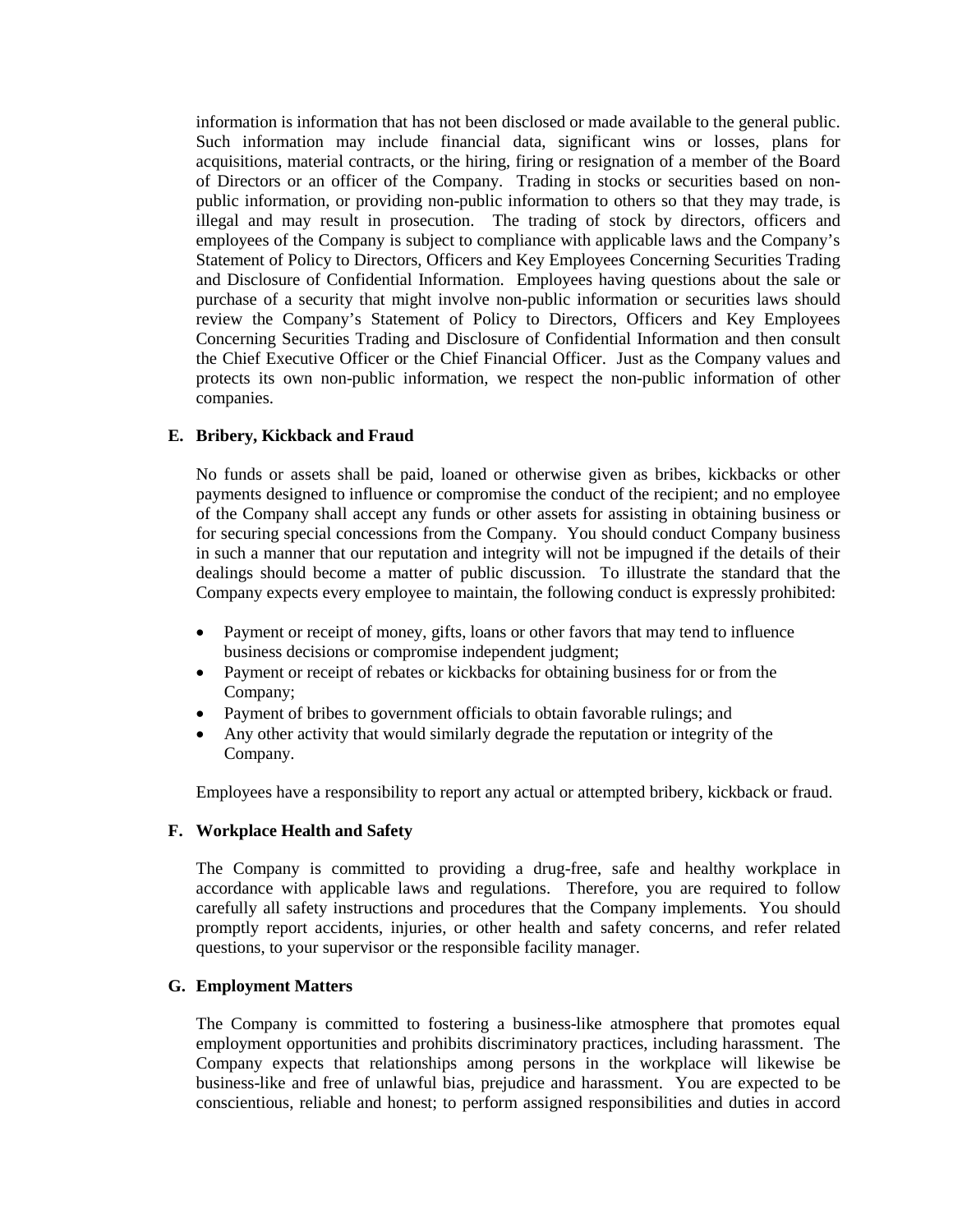with acceptable standards; to be courteous and cooperative with co-workers, management and customers; and to ensure the integrity and ethical standards of the Company. You will not engage in activities that interfere with the performance of their duties or those of others, or with the operating procedures of the Company or those of our customers.

### **1. Non-Discrimination/Anti-Harassment**

The Company's policy is to ensure equal employment opportunity without discrimination or harassment on the basis of age, color, disability, national origin, race, religion, sex or other status protected by applicable law.

### **2. Anti-Retaliation**

No employee may interfere with or retaliate against another employee who invokes his or her legal rights, or participates in an investigation, and any such retaliation may result in the termination of your employment.

### **3. Workplace Relationships**

Employees are not permitted to maintain a close personal or private relationship where their employment relationship is of a supervisor/subordinate nature, involves financial or audit oversight or control or constitutes a possible conflict of interest. Employees are expected to disclose the existence of such a relationship when it arises. The Company will endeavor to exercise discretion in its review of the matter, and the Company may elect to arrange for a suitable change in the working relationship, subject to the approval of the Company's management. In the event that efforts to arrange for a suitable change in the working relationship cannot be implemented within a period of time acceptable to the Company, the Company reserves the right to require resignation of one or both of the employees from the Company.

### **4. Substance Abuse**

No employee may use, possess, distribute, sell or be under the influence of alcohol or illegal drugs; use over-the-counter or prescription drugs used in a manner inconsistent with the legally prescribed amount and accompanying instructions; or improperly or illegally use any inhalant or perception-altering substance in the performance of work for the Company, or while using resources or on the premises of the Company.

### **H. Books and Records**

The Company's internal accounting controls are intended to safeguard the assets of the Company and to ensure the accuracy of its financial records and reports, which form the basis for managing our business and fulfilling our obligations to stockholders, employees and regulatory authorities. These records, including financial records, must properly, accurately, and completely reflect all components of transactions in accordance with the law and be promptly entered on our books. No person may interfere with or seek to improperly influence, directly or indirectly, the accuracy, completeness or auditing of such records. All reports made to regulatory authorities must be full, fair, accurate, timely and understandable. If an employee becomes aware of any improper transaction or accounting practice, he or she must report the matter immediately to his or her supervisor.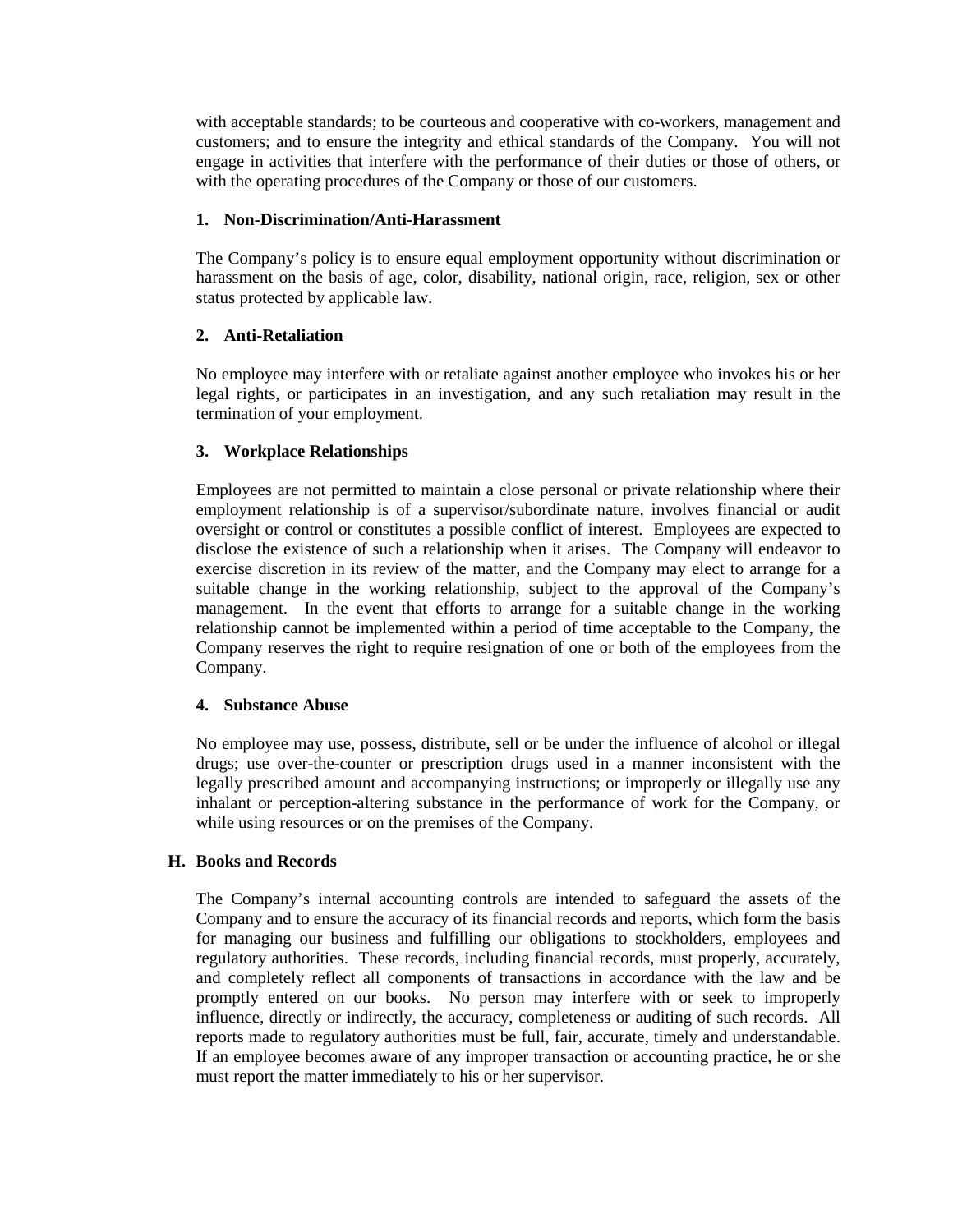### **I. Document Retention**

There are legal requirements that certain records be retained for specific periods of time. Whenever it becomes apparent that documents of any type will be required in connection with a lawsuit or government investigation, all possibly relevant documents should be preserved, and ordinary destruction of documents pertaining to the subjects of the litigation or investigation should be immediately suspended. If an employee is uncertain whether documents under his or her control should be preserved because they might relate to a lawsuit or investigation, he or she should contact the responsible records official or the Chief Financial Officer.

### **II. COMPLIANCE WITH THE CODE OF ETHICS**

As a condition to employment, the Company reserves the right to require you to complete and submit a statement in a form designated by the Company pertaining to your compliance with the Code upon commencement of employment and as frequently thereafter as the Company may deem advisable. A violation of the Code may result in appropriate disciplinary action, including termination from employment. Violations of this Code are not the only basis for disciplinary action, as the Company has additional policies and procedures governing conduct and certain civil and criminal laws and regulations may result in external sanctions. The Company further reserves the right to take disciplinary action on any matters pertaining to employee conduct, whether or not they are expressly discussed in this document.

### **III. REPORTING SUSPECTED NON-COMPLIANCE**

### **A. General Policy**

As described in the Code, certain persons must review and approve in writing any circumstance requiring special permission. Copies of these approvals should be maintained by the Company in accordance with the Company's document retention policy. As part of the commitment to ethical and legal conduct, we expect employees to report to the Company information about suspected violations of the Code. Failure to report known wrongdoing may result in disciplinary action against those who fail to report.

### **B. Complaint Procedure**

### **1. Notification of Complaint**

Known or suspected violations of the Code should be reported promptly, in writing where practical.

#### **2. Investigation**

Employees are expected to cooperate in investigations of any suspected violation.

### **3. Confidentiality**

Investigations will be conducted discreetly, as appropriate under the circumstances. Those investigating do not act as personal representatives or lawyers for employees. Parties to an investigation shall not discuss the matter with other employees.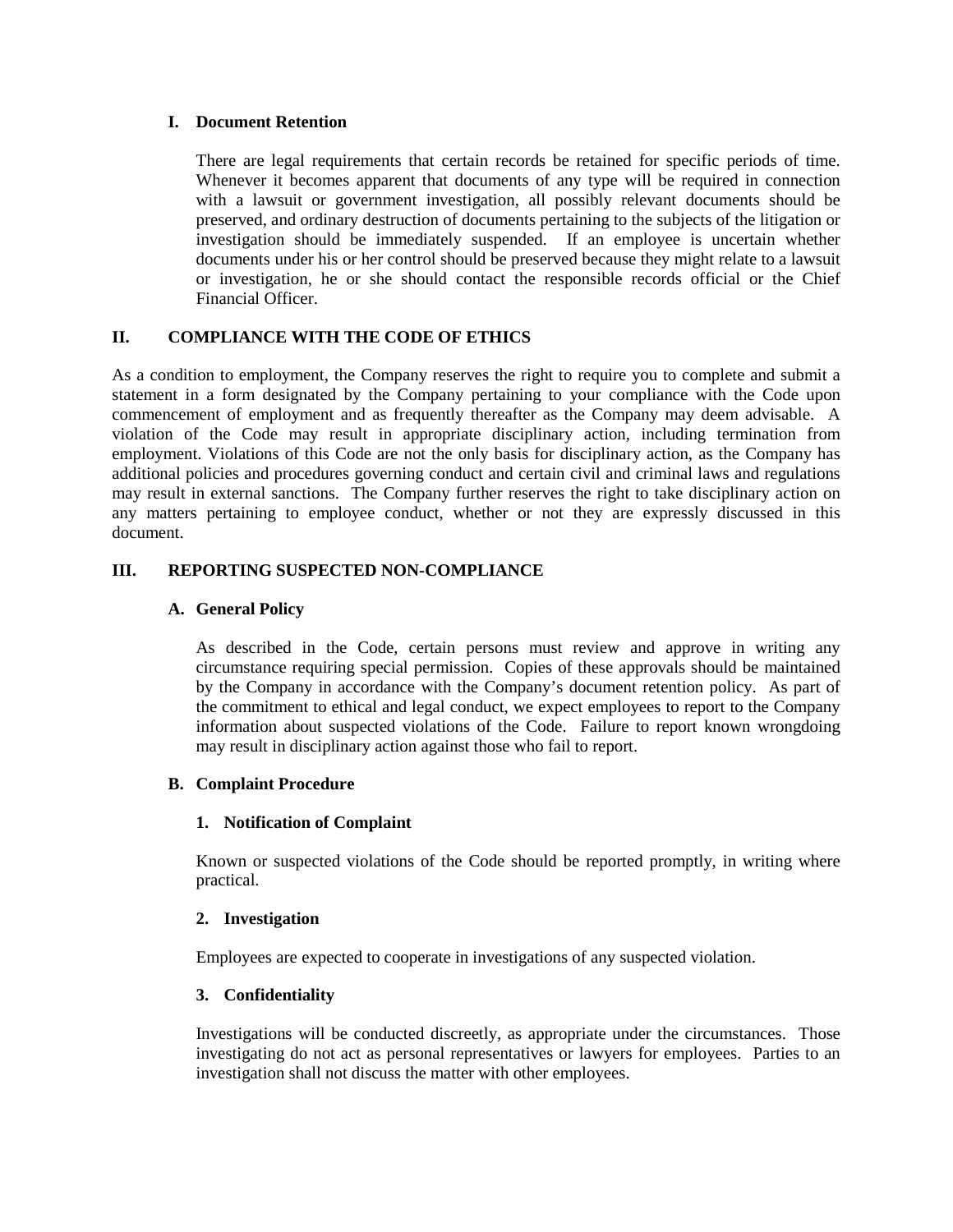### **4. Protection against Retaliation**

Retaliation in any form against an individual who reports a violation, or assists in the investigation, of the Code or of law, even if the report is mistaken, is itself a serious violation of this Code and will not be tolerated. Acts of retaliation should be reported immediately and will be disciplined appropriately. Employees who submit a complaint in bad faith may face disciplinary action, including termination.

### **IV. ACKNOWLEDGEMENT**

Each director, officer and employee shall annually acknowledge by signing, manually or electronically, the following form, that they have read, understood and have complied with the Code.